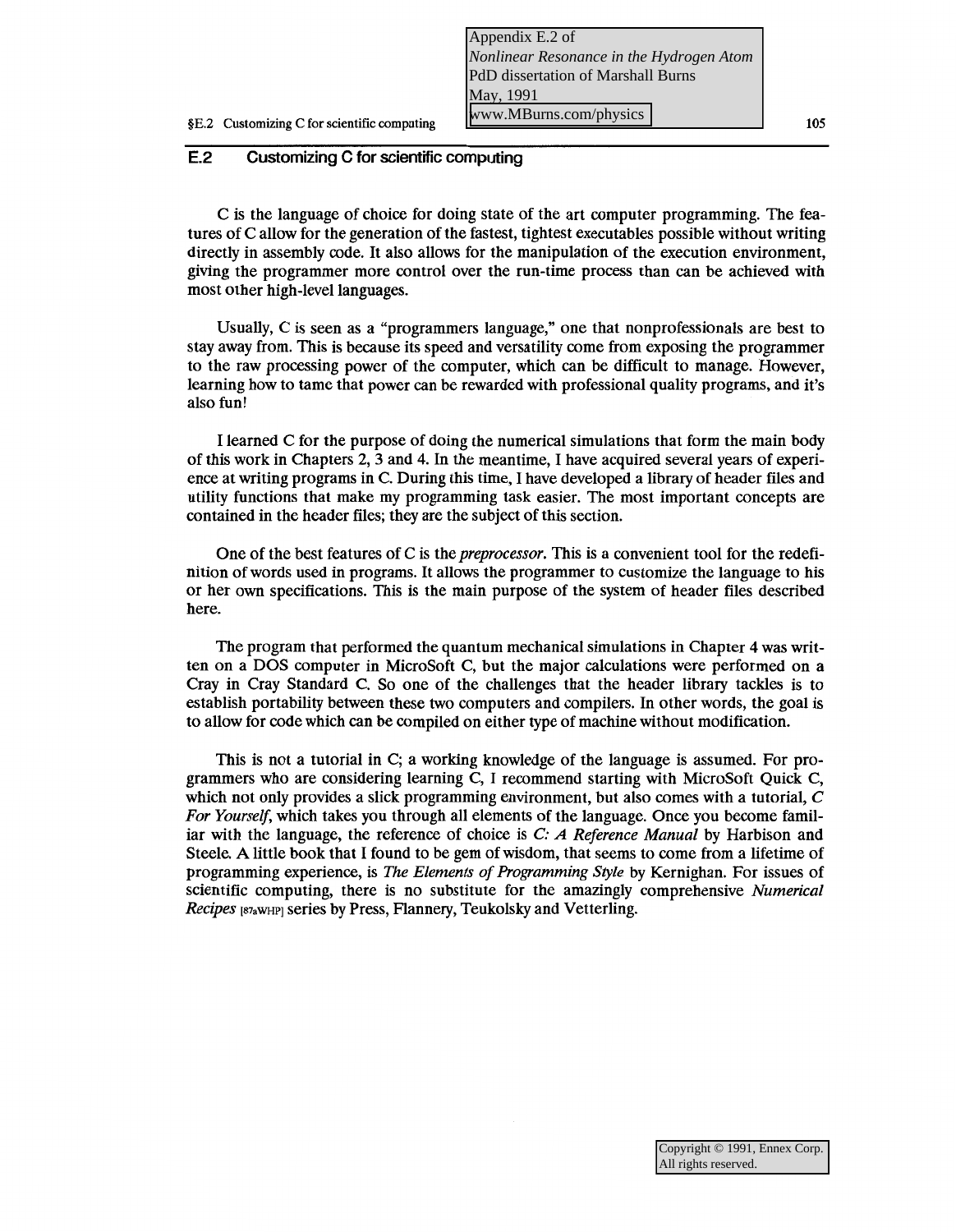### *Custom headers*

The C language proper consists of only 35 words, such as if, *int,* and *sizeof.* The main functionality of a commercial C package is in the library of functions that come with it. The core of this library will probably conform to some standard, such as the ANSI standard, for arguments and returned values. In addition, it will probably also include functions for nonstandard operations, such as graphics.

In the documentation of the library functions, you will probably be told that to use a particular function you must include a particular header file. The primary purpose of the header file is to supply a *function prototype* that gives the compiler the pattern of arguments for this function. (Alternatively, if the function is implemented as a macro, then instead of a prototype, the header file will contain the code of the macro itself.) The header may also establish new data types used by the function, and it may define aliases for constants to be passed to the function as arguments.

While it is compulsory to provide the compiler with certain information in the header files, it is not necessary to use the supplied header files themselves. What is described here is a system of header files that included in my programs instead of those supplied with either MicroSoft C or Cray Standard C. These headers customize the programming environment, while at the same time providing either compiler with the information it needs to run its library functions.

#### *Avoiding the headers headache*

In the standard procedure for writing in C, a source file starts out with a series of include commands for the headers needed. Which headers are included depends on what functions the source file calls. Every time you add a function call, you have to think about whether the appropriate header is already included. If you remove a function call, you might want to pare the include list by removing its header, but you can only do this if that header is not required by another function called in the same file.

Instead of worrying about which headers to include in the source files, it is easier to have *one* set of header files that is included in *all* source files. The following set of files, which are described individually below, provides all the functionality needed for any C program, as well as the customization mentioned above:

- keywords.h
- limits.h and float.h
- constant.h
- keystrok.h
- types.h
- variable.h
- function.h
- macros.h
- prototyp.h

Rather than including these files individually, and in order to reserve the freedom to reorganize the files, the include commands for these files are kept in a master header file. It is *that*  file that is included in all of my source files.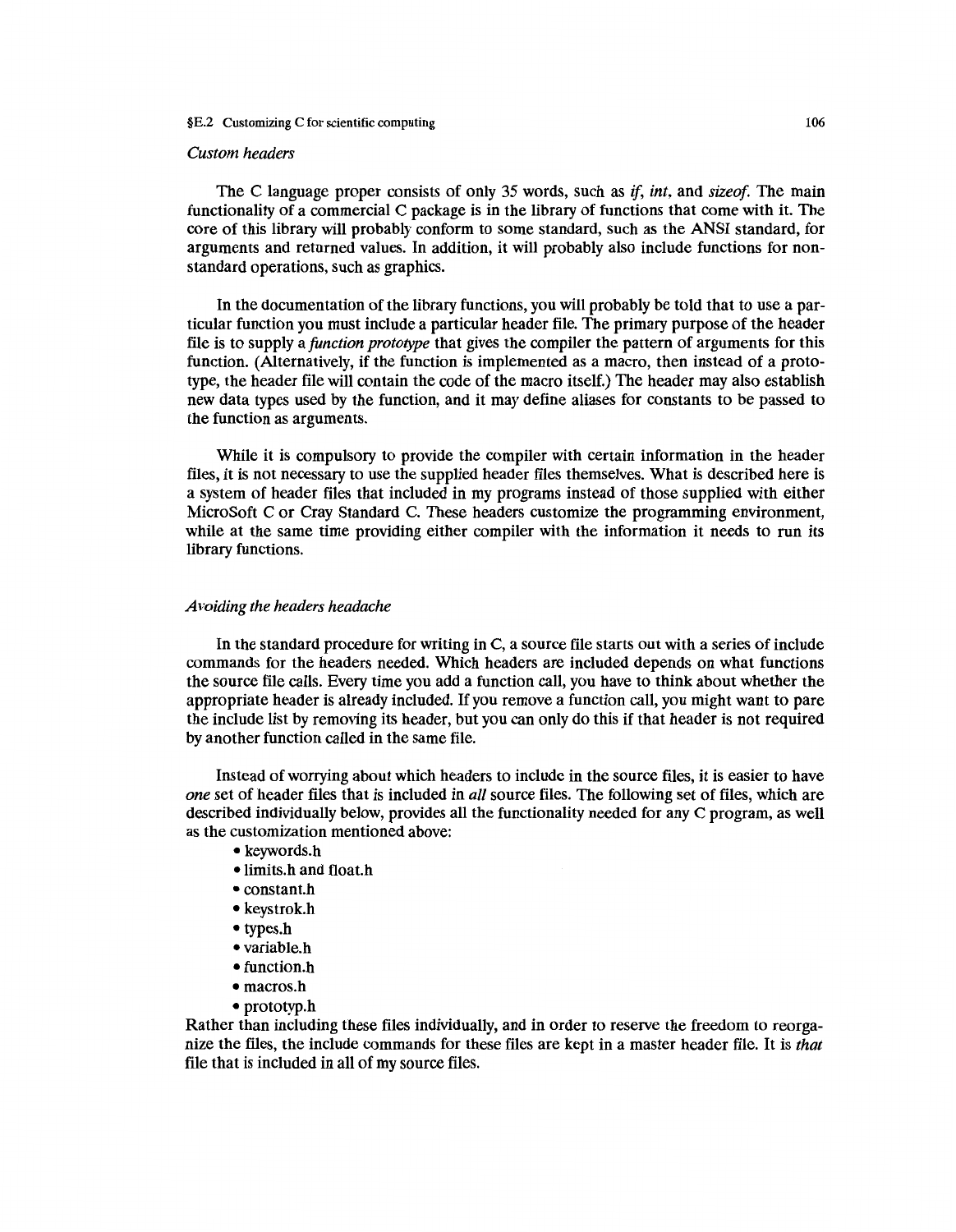### **Making C pretty: keywords.h**

Personally, I like my programs to read as much like English as possible. The following list of preprocessor definitions allows a dramatic improvement in the appearance of my C code:

| if( |
|-----|
|     |
|     |
| ' = |
|     |
|     |
|     |
|     |
| &&  |
|     |
|     |
| &   |
|     |
|     |
|     |
|     |

This allows the incomprehensible C gibberish:

if  $(a=-0 \mid b! = (q\%5))$  x=y;

to be rendered as the more friendly:

if a is 0 or b isnt (q mod 5) then set x to y;

The latter version may compile a microsecond or so slower because it requires the compiler to look up several definitions. However, the resulting object code for both versions will be absolutely identical. There is no run-time disadvantage to writing C in this way.

One of the advantages of this set of symbols is that it avoids the common error of testing equality with the assignment operator, i.e., of writing "=" in place of "==" by mistake.

Aside from vocabulary, it is also easier to understand a program if you can see it all on the screen at once. I always try to write programs so that the code for each function takes up no more than one screen. There is one keyword, *unsigned,* that takes up far too much space on the screen for its significance, and tends to appear frequently. The following definitions keep declarations of unsigned integers from monopolizing the screen:

| $\#$ define CharU  | unsigned char  |
|--------------------|----------------|
| $\#$ define ShortU | unsigned short |
| $\#$ define IntU   | unsigned int   |
| #define LongU      | unsigned long  |

Finally, I begin in this file a practice carried out at great length in the file function.h, described below. When a word is formed from two or more English words, I like to make the result easier to read by capitalizing the component words: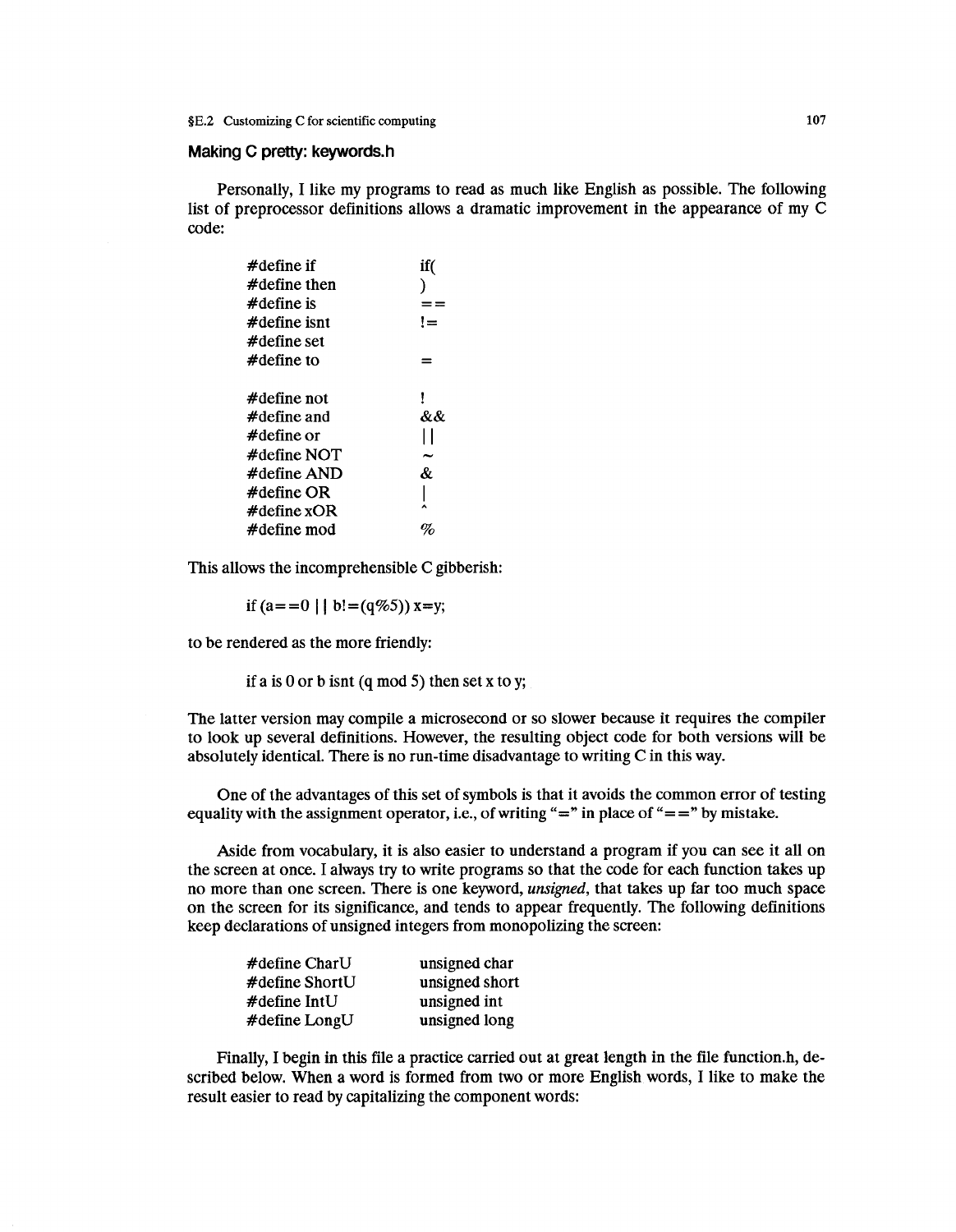| $\#$ define GoTo   | goto    |
|--------------------|---------|
| $\#$ define SizeOf | sizeof  |
| #define TypeDef    | typedef |

Note that all of these definitions serve only to give me the freedom to use the new forms. The original symbols, such as "goto" and " $=$  =" are still in service. It's just that I choose never to use them directly.

# **Defining numeric data types: limits.h and float.h**

These are the only noncustom files included in the header list. They are ANSI standard files provided with every compiler to define the numeric data types.

# **Machine-specific constants: constant.h**

Here are defined constants that are used elsewhere to determine whether the program is running in DOS on an IBM compatible or in Unix on a Cray. The list of constants and tests could be expanded almost without limit to allow for other compiling and operating environments.

| #define Intel8086Family                                                       |                |                   |
|-------------------------------------------------------------------------------|----------------|-------------------|
| #define CrayMachine                                                           | 2              |                   |
| #define MS DOS                                                                | 1              |                   |
| $\#$ define Unix                                                              | 2              |                   |
| #define MicroSoftCompiler                                                     | 1              |                   |
| #define CrayCompiler                                                          | $\overline{c}$ |                   |
| $\#$ if defined(M_I86)                                                        |                |                   |
| $\#$ define CPU                                                               |                | Intel8086Family   |
| #define OperatingSystem                                                       |                | MS DOS            |
| #define compiler                                                              |                | MicroSoftCompiler |
| #elif defined( CRAY)                                                          |                |                   |
| $#$ define CPU                                                                |                | CrayMachine       |
| #if defined(_UNICOS)                                                          |                |                   |
| #define OperatingSystem                                                       |                | Unix              |
| $#$ endif                                                                     |                |                   |
| #define compiler                                                              |                | CrayCompiler      |
| $#$ endif                                                                     |                |                   |
| #if not (defined(CPU) and defined(OperatingSystem))                           |                |                   |
| #error "The CPU, operating system and compiler have not all been identified." |                |                   |
| #endif                                                                        |                |                   |
|                                                                               |                |                   |

The constants M\_I86, \_CRAY and \_UNICOS are called predefined macros, and are provided by the respective compilers.

If the machine in use is of the DOS type, then it has segmented memory addresses, and certain code and data will need to be defined as *near* or *far.* If the machine is a Cray, then any appearance of these special keywords will be ignored: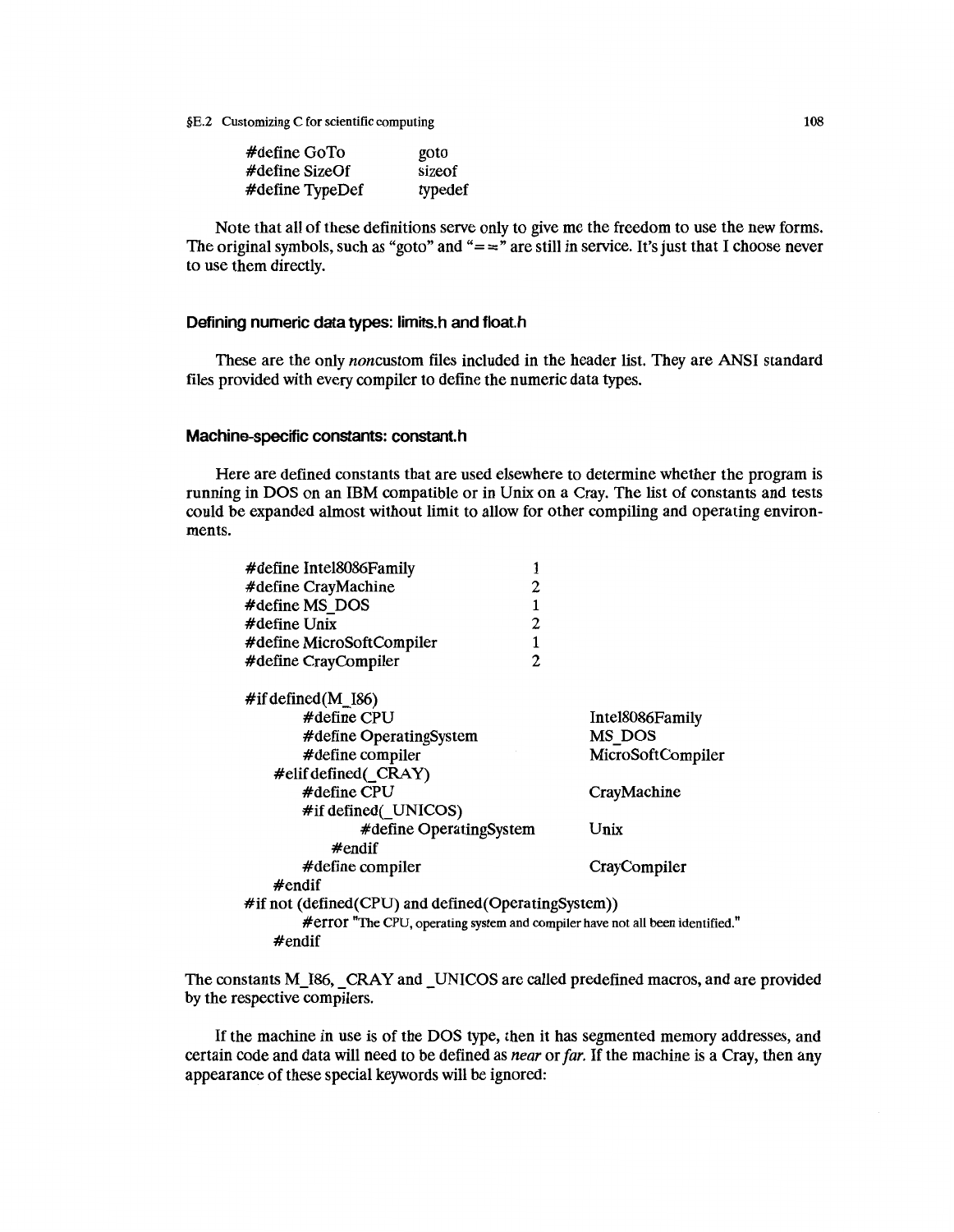```
\#if CPU is Intel8086Family and compiler is MicroSoftCompiler and not defined(NO_EXT_KEYS)<br>\#define near near
           #define near near<br>#define far far
           #define far
     #else 
           #define near 
           #define far 
     #endif
```
The all-important null pointer is:

 $\#$ define null  $((\text{void }^*)0)$ 

This definition appears in many of the standard header files because it is needed by many different types of function. Those files have to provide a test to see if some other file has already made the definition, but that is not necessary here because this file is only included once per source file. Those files also generally follow the convention of naming constants in all-capitals, and call this "NULL." There is no danger in breaking that convention, as long as all your source files use the name given in the definition. If you wanted to be able to also compile programs written in the standard convention, you could add "#define NULL null."

Next this file defines the color values and color indices specific to DOS machines:

| $\#$ define cy $B$ lack | OL.       |
|-------------------------|-----------|
| $\#$ define cvBlue      | 0x2A0000L |
| etc.                    |           |
| #define ciBlack         | 0         |
| $\#$ define ciBlue      | 1         |
| etc.                    |           |

Not all vocabulary has to have unique meanings. Here is a definition of a pair of synonyms for the two Boolean constants, *true* and *false,* which are themselves defined later in the file types.h.

| #define yes    | true  |
|----------------|-------|
| $\#$ define no | false |

This file also contains important physical constants, such as:

| $\#$ define pi | 3.14159265358979323846264338327950288 |
|----------------|---------------------------------------|
| #define c      | (2.99792458E10)                       |
| #define hBar   | $(1.0545887E-27)$                     |

If you decide to use the second definition in your own header file, be careful not to give any variables in your programs the name "c."

Finally, this file defines the often-used constants,  $2\pi$  and  $\pi/2$ . However, the preprocessor is not equipped to do floating point arithmetic, so they are defined as variables. Alternatively, you could do the arithmetic yourself and enter the result here in a #define command. I prefer to let the computer do the arithmetic:

109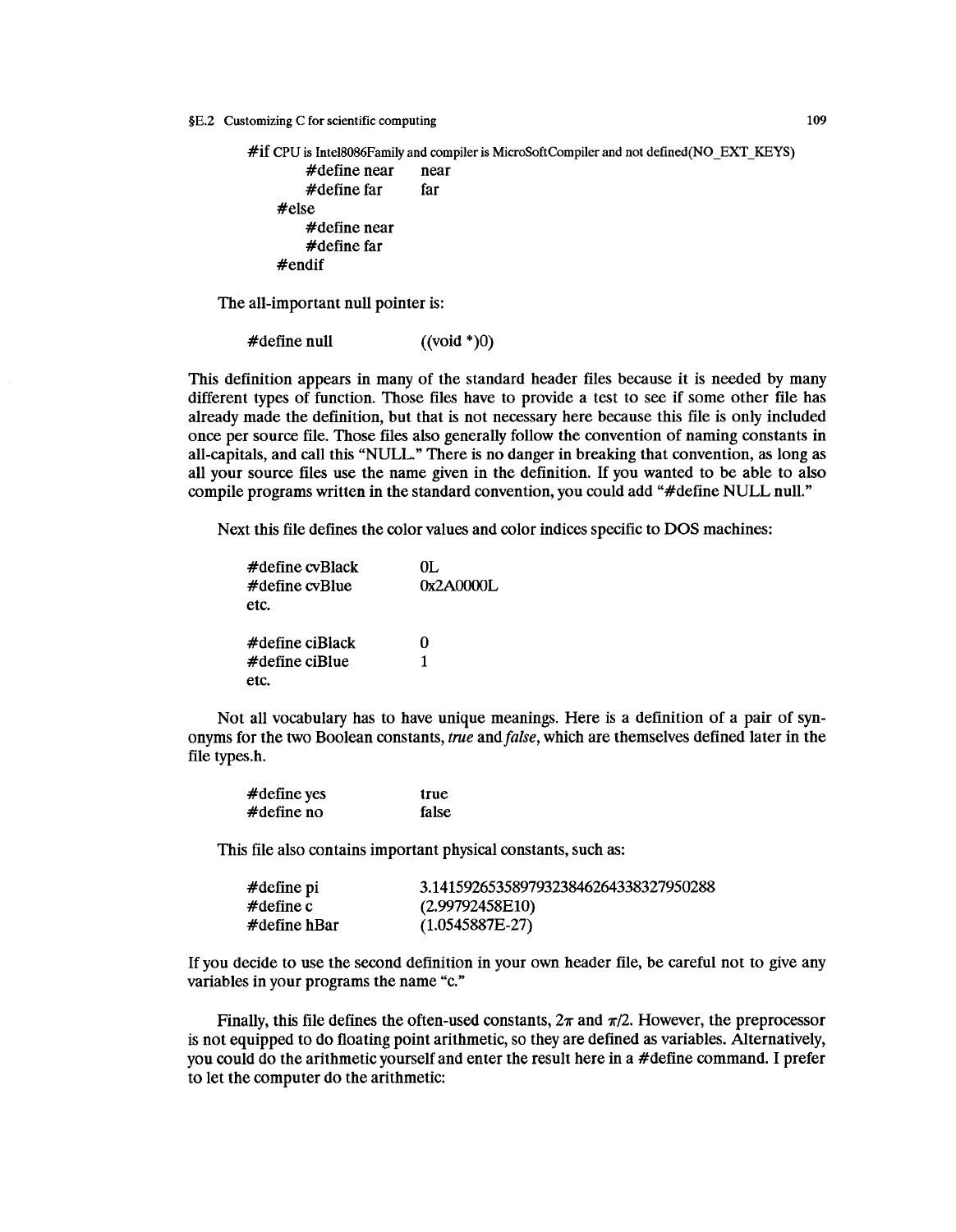```
#if ThislsTheMainSourceFile 
        double TwoPi to (2. * pi); 
        double PiBy2 to pi/2.);
    #else 
        extern double TwoPi; 
        extern double PiBy2; 
    #endif
```
To accommodate this code, and some other similar examples below, the main source file of all the files making up the program includes the command "#define ThislsTheMainSource-File 1."

In the definition of TwoPi and PiBy2, note the use of the customized assignment operator, "to" for " $=$ ".

# **Finding the right keys: keystrok.h**

This file contains definitions designed to make it easy to refer to operator keystrokes other than those represented by the usual set of printable characters. This includes both the standard ASCII keys, such as:

| $\#$ define kCtrlG     | 0x07 |
|------------------------|------|
| $\#$ define kRubout    | 0x08 |
| $\#$ define k $Ta$ b   | 0x09 |
| $\#$ define kCtrlEnter | 0x0a |
| etc.                   |      |

and special keys specific to DOS:

| #if OperatingSystem is MS DOS |        |
|-------------------------------|--------|
| #define kHome                 | 0x4700 |
| #define kUp                   | 0x4800 |
| #define kPgUp                 | 0x4900 |
| #define kLeft                 | 0x4b00 |
| etc.                          |        |
| $#$ endif                     |        |

Code intended for execution on a DOS machine can refer to both sets. Code to be executed on the Cray must only refer to the first.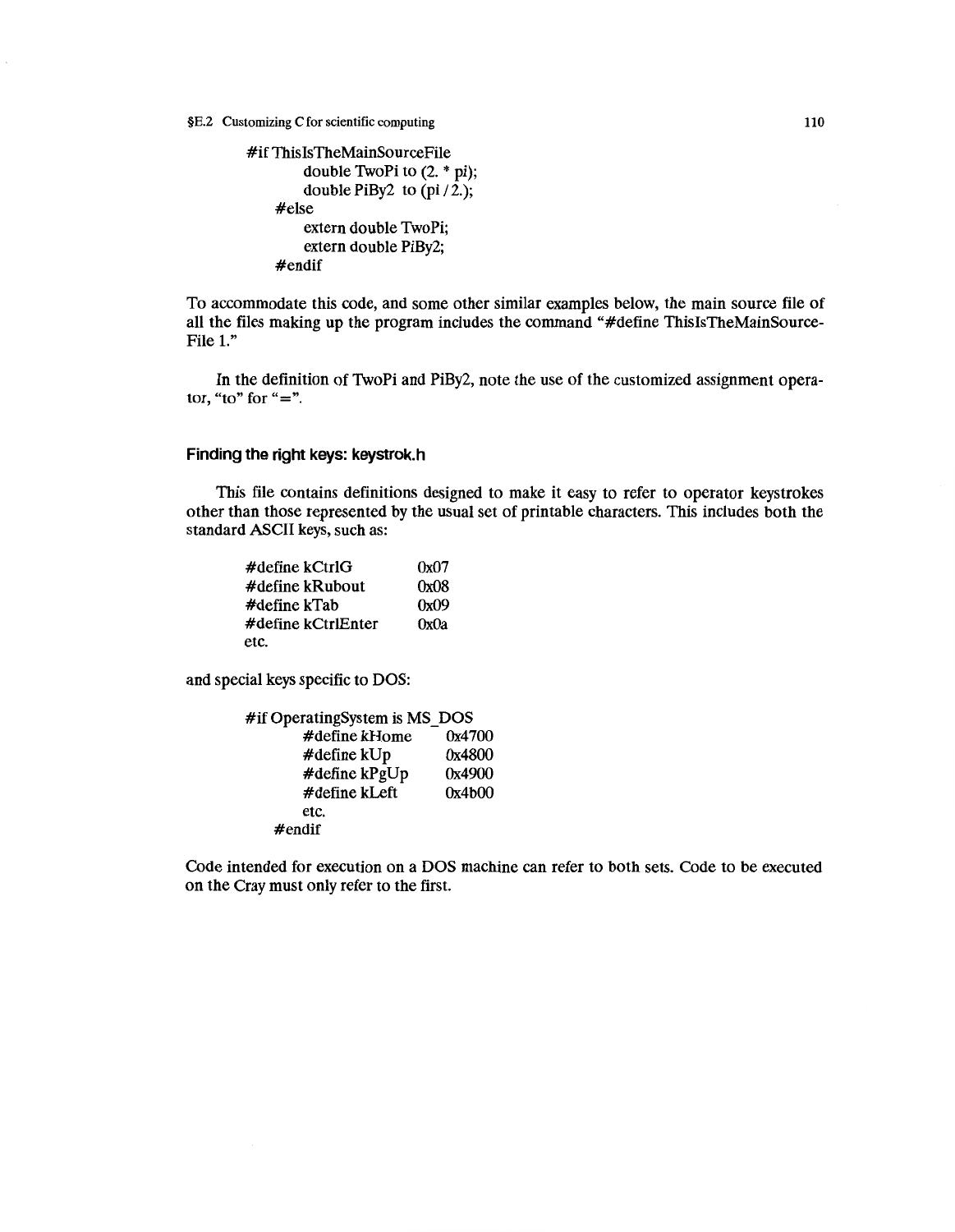#### Setting up data types: types.h

This file contains all the type definitions. First, we need Booleans:

TypeDef enum {false, true} Boole;

Next, several kinds of pairs are often useful, such as a pair of bytes, a pair of "shorts," and two precisions of complex numbers:

TypeDef ShortU PairB; TypeDef struct {short e1, e2;} PairS; TypeDef struct {float Re, Im;} ComplexF; TypeDef struct {double Re, Im;} ComplexD;

A very important structure type is the one that holds data on an open stream, such as a file. The ANSI standard calls this "FILE," but I prefer "Stream Type" because that is what it is:

TypeDef struct #if compiler is MicroSoft Compiler {CharU \*pointer; int count; CharU \*base, flags, handle;} #elif compiler is CrayCompiler {int count; CharU \*pointer, \*base; ShortU flags; CharU handle; long \_ftoff;} #else #error "Sorry, but I don't recognize the compiler." #endif

Stream Type;

Note the use of conditional compilation to account for the fact that Cray and MicroSoft define their stream structures differently. In this code, you are free to give the structure elements any names you like, but they must be listed in the order shown and have the individual types shown because already-compiled code in the Cray and MicroSoft libraries will be looking for structure elements of those types at those positions.

Finally, this file defines a special structure that is useful for holding data on the environment and other globally useful information:

TypeDef struct {Boole initialized; char calls[lSO]; StreamType \*boss, \*read, \*write; Boole NewKeyboard; VideoType video; short pause, beep, verbosity, skip; } EnvType; #if ThisisTheMainSourceFile EnvType EnvData to {0}; #else extern EnvType EnvData; #endif

The use of each of the elements of EnvData is quite involved, and I will not go into that here. The point of introducing this object is that it helps to have a place somewhere in memory where useful data can be accessed and updated without having to pass the address of that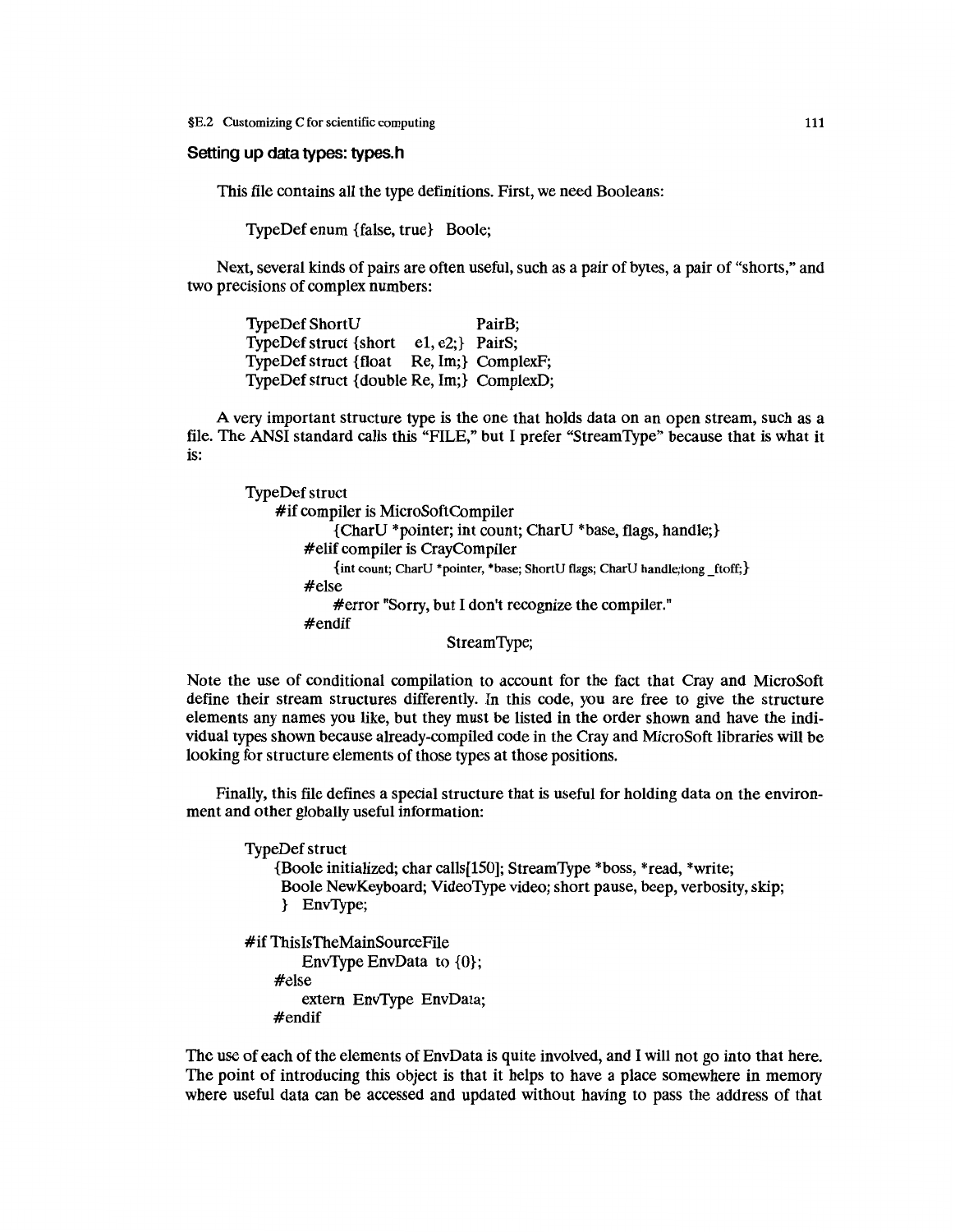location around as an argument to every function. It is best to have all of this data in one structure because that promotes a more organized style of programming than if each of these elements were an independent global variable.

### **Predefined global variables: variable.h**

C has two standard global variables. "errno" is a standard name which will be known to the linker, so it must be used. However, it is perfectly healthy to also define and use a synonym:

| $\#$ define ErrNo | errno  |
|-------------------|--------|
| extern int near   | ErrNo; |

Both MicroSoft and Cray use an input/output buffer array called " iob". This is not part of the ANSI standard, so other compilers may require special handling in defining these special streams:

| #define keyboard    | $(\&$ iob[0])  | $/*$ stdin $*/$  |
|---------------------|----------------|------------------|
| #define display     | $(\&$ _iob[1]) | $/*$ stdout $*/$ |
| #define ErrorOutput | & 10b[2]       | $/*$ stderr $*/$ |
| #define AuxDevice   | & 10b[3]       | $/*$ stdaux $*/$ |
| #define printer     | $(\&$ iob[4])  | $/*$ stdprn $*/$ |

extern StreamType near \_iob[);

The names in comments on the right are the ANSI-styled symbols for these streams. The symbol " iob" must be used here because it will be known to both the MicroSoft and Cray linkers. Elsewhere, the streams may be called by the names given here, "keyboard," "display," etc.

Note the use of the special keyword "near" in the declarations of both externals, ErrNo and iob. This keyword is defined to be ignored by the Cray compiler. (See constant.h, above.)

## **Making function names more friendly: function.h**

This is the simplest header file. All it contains is aliases for functions whose given names I don't like. Some functions are renamed just to capitalize component words that go to make up the names. Others are given new names that seem to better describe what they do. For example:

| #define CAbs         | cabs    |
|----------------------|---------|
| #define CAlloc       | calloc  |
| #define CPUTime      | clock   |
| $\#$ define execute  | execl   |
| $\#$ define FClose   | fclose  |
| #define FPrintF      | fprintf |
| #define FractionPart | modf    |
| #define GetPID       | getpid  |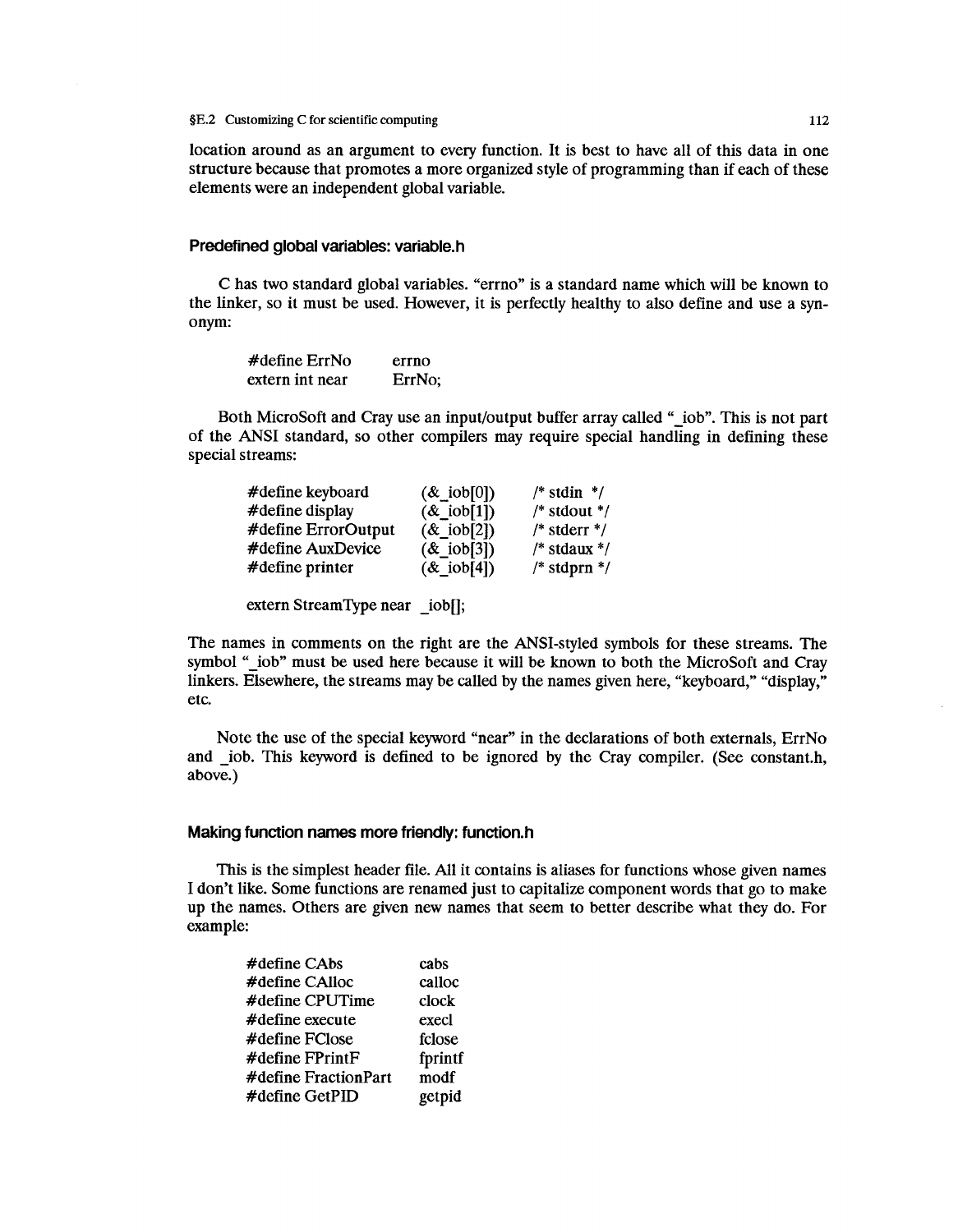| $\#$ define Inv $Sin$    | asin      |
|--------------------------|-----------|
| #define LocalTime        | localtime |
| #define OutByte          | outp      |
| #define remainder        | fmod      |
| #define SqRoot           | sqrt      |
| #define StrNCmp          | strncmp   |
| #define StrToDbl         | strtod    |
| $\#$ define Str $T$ oInt | atoi      |

# Where the work gets done: macros.h

The wonderful thing about the #define command is that you can use it for the most trivial purpose of changing the name of a function, or you can use it define very sophisticated macros. Below are examples of some macros that I have found particularly useful.

## *Conditional debugging*

C is famous for its speed and versatility, but those features come at the cost of exposure to dangers that other languages shield the programmer from. For example, there is no check for arithmetic overflow, so incrementing an integer too many times can lead to unpredictable results. Arrays have no defined boundaries, so errant data operations can modify the status of unexpected memory locations. The responsibility falls upon the programmer to anticipate and handle overflows and to perform array operations within the correct bounds.

Writing in C does not mean that programs cannot have error checking. It means that the decision of where and when to check for errors is left to the discretion of the programmer. The optimal way to write correct code that functions as intended and yet does not waste time checking for errors that cannot happen, is to implement a two step strategy:

- Apply stringent error checking while writing and debugging the program.
- When the program has been fully tested, reduce the checking to just handle operator error.

This variable level of error checking can be implemented by combining the preprocessor's features of macro definition and conditional compilation.

For example, it is a good idea to check all of the arguments on entry into a function, to ensure that they have values that fall within expected ranges, and to make sure that pointers are not null. Another good idea is for every *switch* statement that is expected to route through one of its *case's* to end with a *default* statement that flags an error. It is also good practice to check the value of ErrNo every so often to see if an unexpected error has occurred<sup>1</sup>. However, all of these procedures will slow a program down. That is where conditional compilation comes in.

The following are examples of error-checking macros. They use a messaging system called *error* which is not described here. CheckForError issues a message if Err No is nonzero. CheckForNull prints a message if its argument is a null pointer (or a zero integer). Check-Boolean and CheckRange complain if their respective first arguments do not have appropri-

<sup>1</sup> Surprisingly, MicroSoft does not anticipate this practice. At the startup of any executable, the value of ErrNo is unpredictable (Paul E., MicroSoft technical support, 89 0815].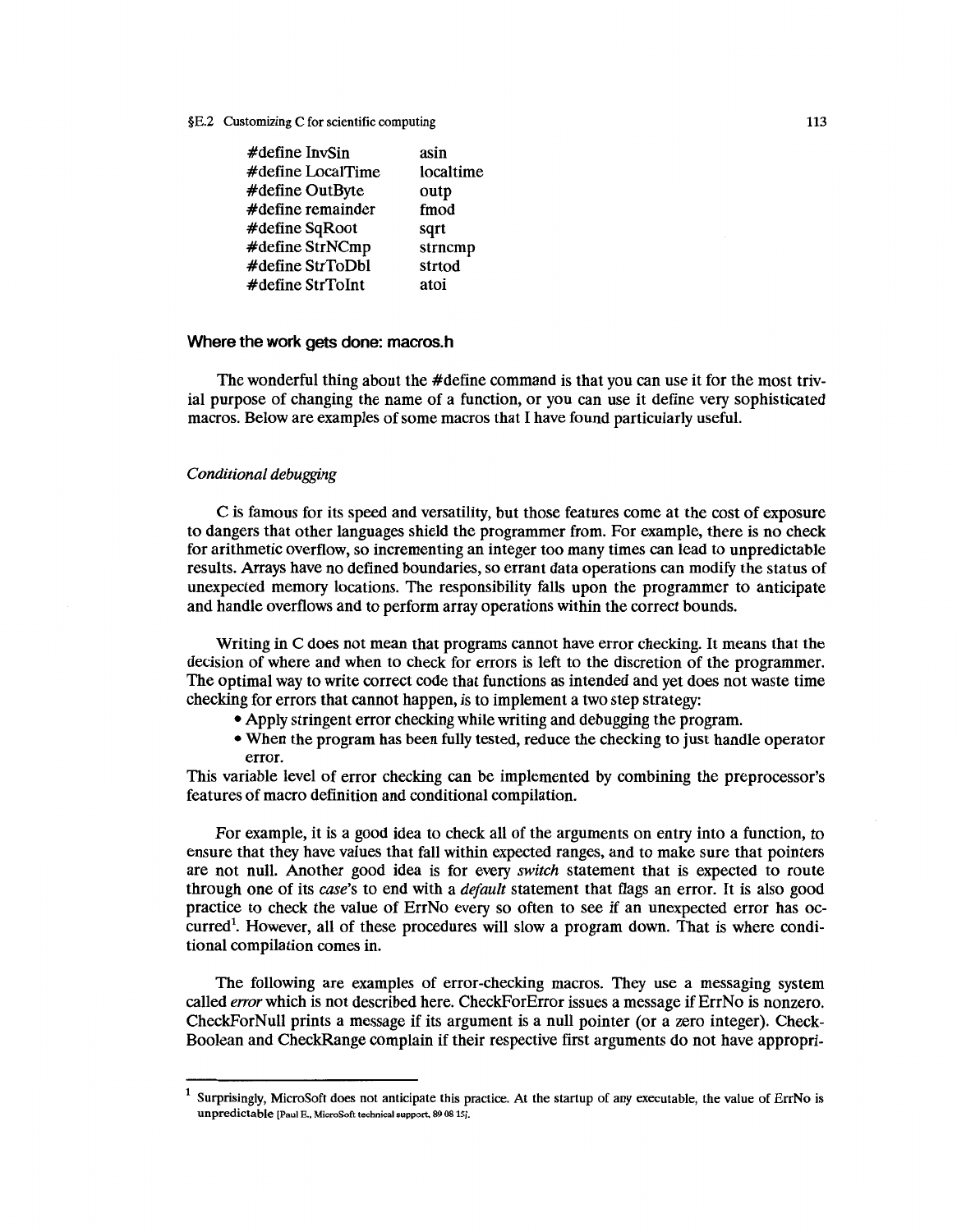ate values. And CaseError is designed to be called by a *default* statement that should never be executed.

The important thing about these macros is that they only exist if the symbol *debugging* is defined and nonzero. If *debugging* is undefined then the compiler passes over every occurrence of these macros without generating any object code. This means that you can install these macros throughout your program without concern for degrading its ultimate performance.

Once a program is debugged, it is better to turn the macros off by not defining *debugging*  than to remove them from the source file. Not only is it easier, but also, when you come back to the program later to make modifications you will want to debug it again, and the macros will be sitting there ready to go to work.

#if debugging #define CheckForError(label) if Err No then error("ErrNo", label, ErrNo ); else #define CheckForNull(pointer) \ if pointer is null then error("null", #pointer); else #define CheckBoolean(Boolean) \ if not IsEither(Boolean,  $0, 1$ ) then error("I have '%s' = %i when it should be either 0 or 1.", #Boolean, Boolean);  $\setminus$ else #define CheckRange(value, low, high) \ if not IsOrdered(low, value, high) then  $\setminus$ error("range",#value,( double )(value),( double )(low),( double )(high));\ else #define CaseError(variable) error("case", #variable, variable, variable) #else #define CheckForError(label) #define CheckForNull(pointer) #define CheckBoolean(Boolean) #define CheckRange(value, low, high) #define CaseError(variable) error("case: "#variable) #endif

Here is another example of conditional debugging. Infinite loops are particularly frustrating for two reasons. First, the only way to break into one (unless you've left open an interrupt mechanism) is to turn off the computer. But worse, if a loop is not generating some output, then getting stuck in it is often indistinguishable from having the computer hang for any other reason, so they can be hard to diagnose. The following code is designed as a replacement for the *for* statement in C, to prevent infinite loops.

#if debugging #define loop(Looplnitializer, Loop While, Looplterate, LoopAction) \ {double LoopCount to 0., LoopQuit to lES; \ for ((LoopInitializer); (LoopWhile); (LoopIterate), LoopCount++) \ {LoopAction; \ if LoopCount > LoopQuit then \ {if error("loop",LoopCount,#Looplnitializer,#LoopWhile,#Looplterate) \ is 'R' then break; else LoopCount to  $0$ .; } } }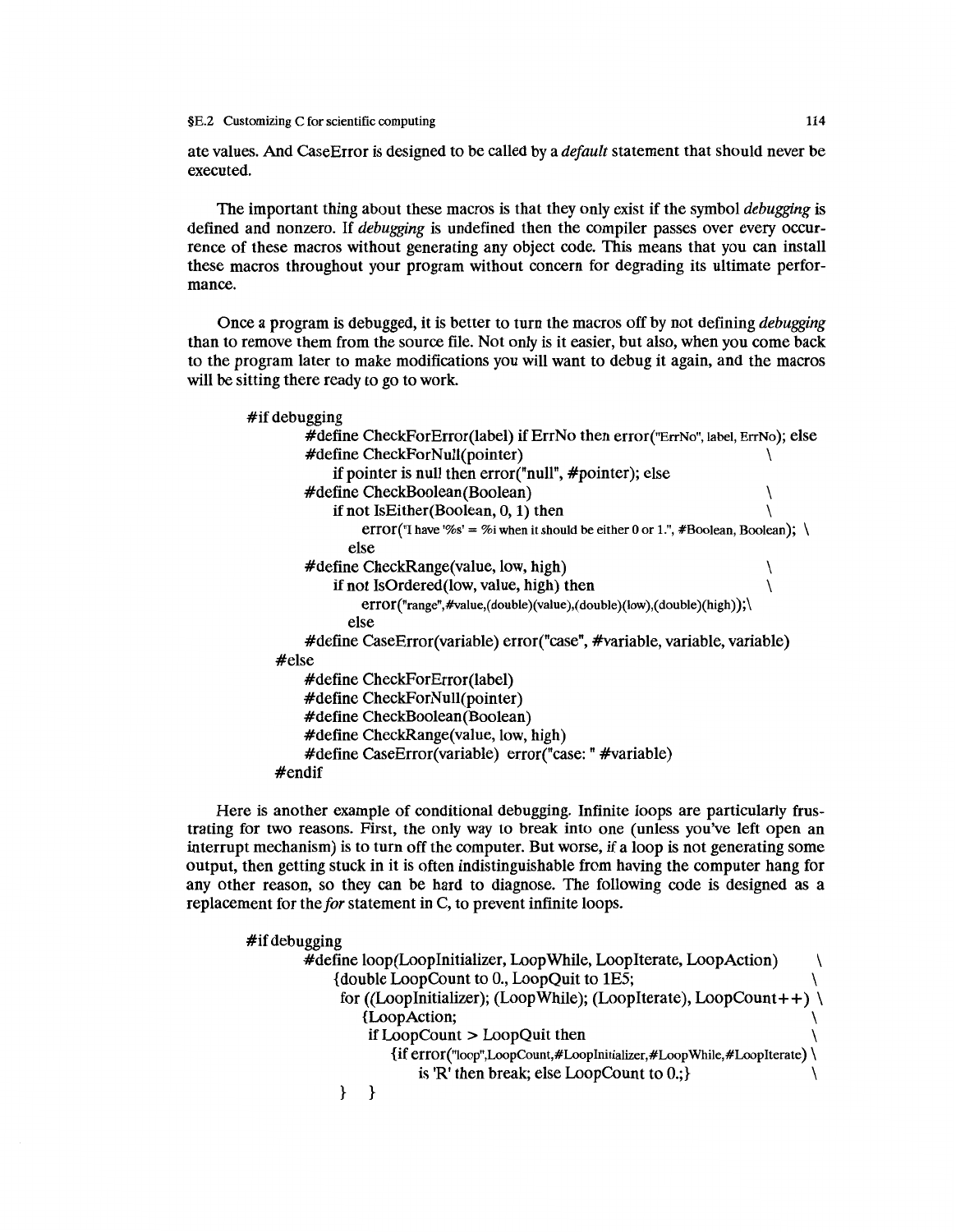```
#else 
    #if ThislsTheMainSourceFile 
            double LoopQuit; 
        #else 
            extern double LoopQuit; 
        #endif 
    #define loop(Looplnitializer, Loop While, Looplterate, LoopAction) \ 
        for((Looplnitializer); (LoopWhile); (Looplterate)) {LoopAction;} 
#endif
```
The first three arguments are expressions, and serve the role of the three expressions appearing in a *for* statement. The last argument is a statement, and serves the role of the body of the *for.* A semicolon is optional on the statement in the last argument, and on the *loop* macro itself. Compound expressions in the first three arguments must be enclosed in round brackets. Braces on a compound statement in the last argument are optional. The arguments are separated by commas, not by semicolons as in *for.* 

The difference between *loop* and *for* is that when *debugging* is defined and nonzero, *loop*  keeps track of how many times it has iterated, and issues a warning if it goes on for too long. "Too long" means, by default, more that 100,000 times; this can be reset by assigning a different value to *LoopQuit* in *Looplnitializer,* as in:

loop( $(x \text{ to } 2, \text{LoopQuit} \text{ to } 1E9)$ ,  $x < 1E6$ ,  $x * x$ , null);

If the warning is issued, the loop can be continued by pressing "r" (lower case), or exited by pressing "R" (capital). (This is because of the design of *error*, which allows processing to Resume if "R" (either case) is pressed, and otherwise terminates processing.)

If *debugging* is not defined, then *loop* is exactly identical to *for.* There is no efficiency cost, in terms of either speed or size, for using *loop* with *debugging* off. The reason *LoopQuit* is defined as a global when *debugging* is off is so the program will not choke on code such as the example above that sets an alternate value for *LoopQuit.* If *debugging* is off, then changing the size of *LoopQuit* has no effect.

The final example of conditional debugging demonstrates checking the return value of a function and issuing a message (through *error*) if the value is not the expected one. But this particular example also perform another operation, which I encourage you to make note of if you are just getting started in C, because I found this to be a very sly and destructive source of error. If your program writes to a null pointer and you don't know about it (which can happen if the write is unintended, rather than just to a bad address) the effect is a "null pointer assignment." *(/Write* returns the correct count.) In MicroSoft C, this will cause a run-time error message *after program termination,* and *only* if *the program is compiled with pointer checking on.* Otherwise the error will go undetected, and will have unpredictable effects. If the message is given, it will come without any clue as to when or where or how the bad assignment took place. Null pointer assignment bugs are very hard to find. The following code is designed to catch one common cause of them: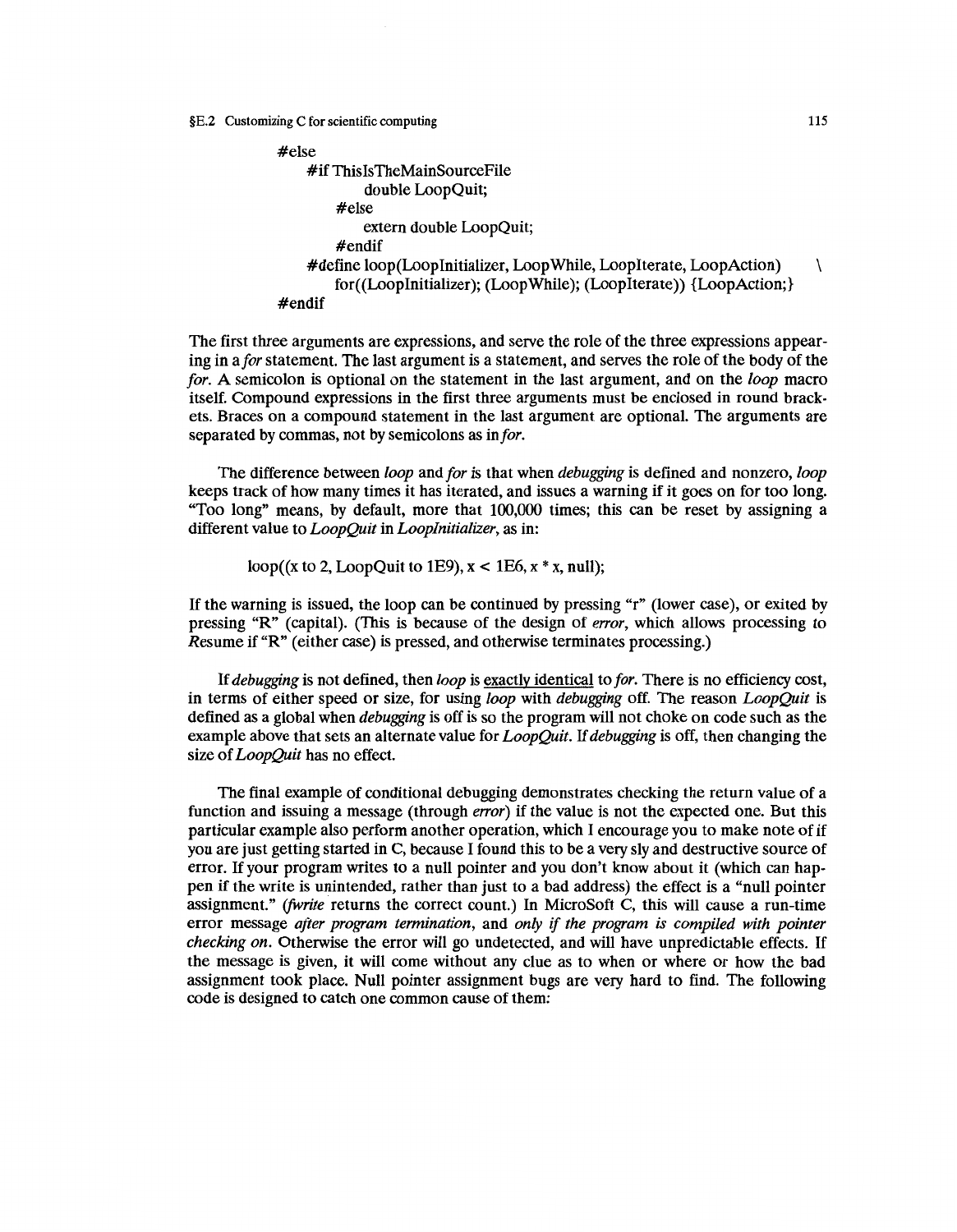

*Logic and arithmetic* 

 $\overline{\phantom{a}}$ 

Here are three simple macros that are useful under various circumstances:

| #define IsEither $(a, b, c)$   | $((a)$ is $(b)$ or $(a)$ is $(c)$ )  |
|--------------------------------|--------------------------------------|
| $\#$ define Is $Both(a, b, c)$ | $((a)$ is $(b)$ and $(a)$ is $(c)$ ) |
| #define until(expression)      | while (not (expression))             |

The first two work only with integers or pointers. Generally, equality of floating point numbers cannot be safely tested with  $is (= =)$ .

Many simple but important arithmetic operations are best performed with macros. Here are some examples:

| #if compiler is MicroSoftCompiler       |                                                                                           |
|-----------------------------------------|-------------------------------------------------------------------------------------------|
|                                         | #define mag(x) $((double)(x) > 0. ? (x) : -(x))$                                          |
| #else                                   |                                                                                           |
| $\#$ define mag(x)                      | $((x) > 0 ? (x) : -(x))$                                                                  |
| $#$ endif                               |                                                                                           |
| $\#$ define max $(a, b)$                | ((a) > (b) ? (a) : (b))                                                                   |
| $\#$ define min $(a, b)$                | ((a) < (b) ? (a) : (b))                                                                   |
| $\#$ define up(a, b)                    | if $(b) > (a)$ then $(a)$ to $(b)$ ; else                                                 |
| $\#$ define down $(a, b)$               | if $(b) < (a)$ then $(a)$ to $(b)$ ; else                                                 |
| #define power(pwr, base, n) $\setminus$ |                                                                                           |
|                                         | {short MCRi; pwr to base; for (MCRi to 2; MCRi $\lt$ = n; MCRi $\lt$ + ) pwr $*$ = base;} |

The important considerations to keep in mind are:

- Macros are faster than function calls, but complex ones will increase the size of a program.
- Beware of unwanted side effects. For example,  $mag(x + +)$  will increment x twice.

There are some useful tricks for manipulating complex numbers and matrices in C. I learned most of mine from *Numerical Recipes in C* [S7aWHP, Appendices D, E], to which I defer this discussion on those subjects.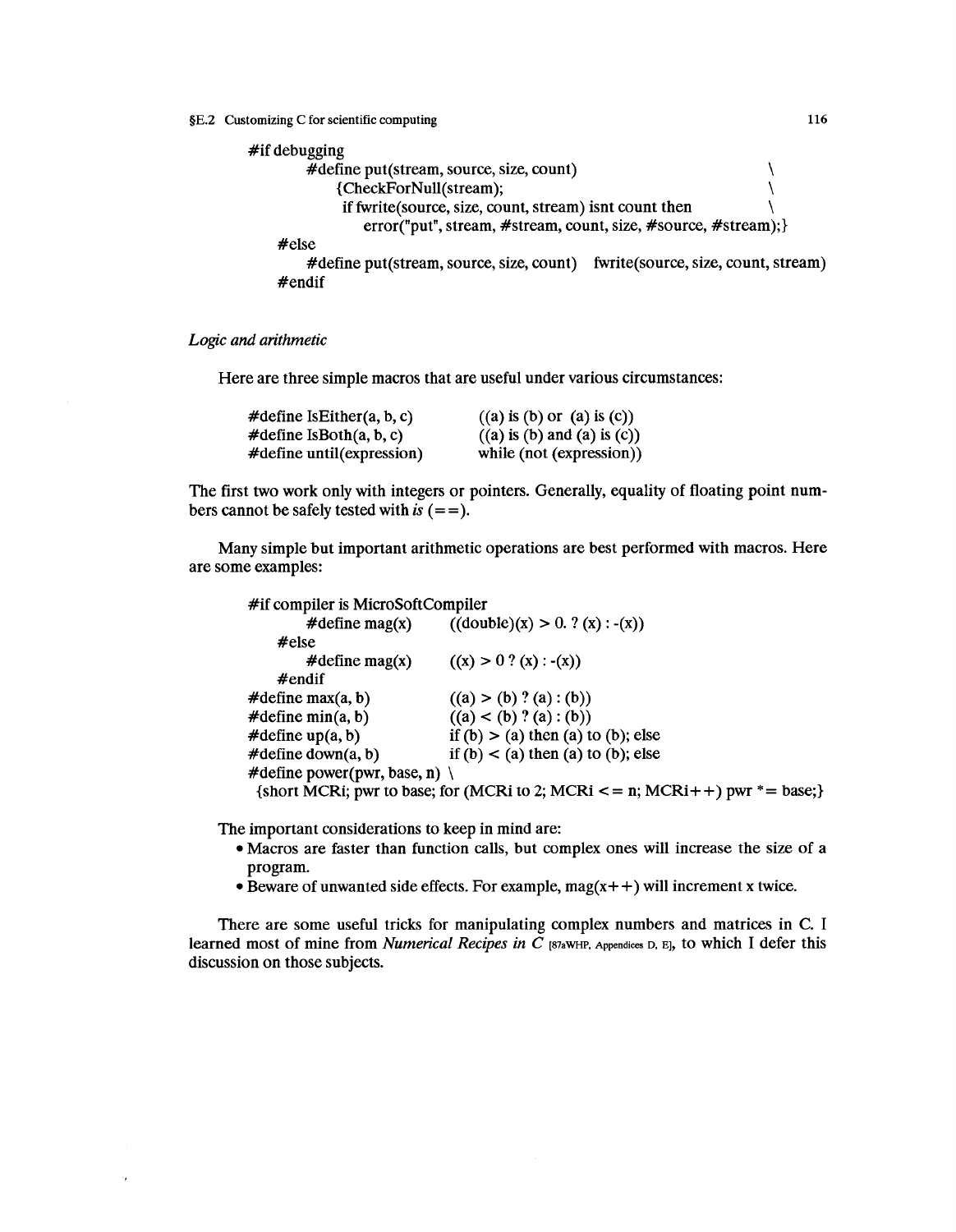#### *Stream operations*

Reading and writing to and from files can often be simplified using macros. The following examples use the macro *put* defined above under "Conditional debugging."

#define PutItem(stream, item)  $put(stream, & (item), SizeOf(item), 1)$ #define PutItems(stream, item, count) put(stream,  $\&$ (item), SizeOf(item), count) #define PutList(stream, item, count) put(stream, &(item), SizeOf(item)\*count, 1) #define PutString(stream, string) put(stream, string, StrLen(string), 1) #define PutAt(stream, position, source, size, count)  $\setminus$ {seek( stream, position); put( stream, source, size, count);}

### **The quintessential header file: prototyp.h**

This file contains what make up the main contents of most of the standard header files, that is, the function prototypes. Included are prototypes for all of the functions that are ever used in any of my programs, so it serves universally, although personally. If at some point I write my own function or macro to replace a standard library function, then I remove the prototype from this file. That way, if I inadvertently call the standard function, the compiler will warn me that there is no prototype for it.

# **Beyond headers**

That completes the description of the header library. But it is often useful to define macros in regular source files as well.

# *Collapsing code*

Any body of code that repeats the same sequence of steps can be collapsed into a series of macro calls. If the sequence of steps is fairly long and complicated, then it is better to define it as a function rather than a macro. But for fairly simple but repetitive operations, macros are very handy.

The following example is used in a program that allows the operator to change the values of data items on the screen. Any one item can be changed before moving on to the next, but the operator can move around the screen at will before changing anything. The program looks for a flag that indicates that *something* has changed. Then it looks through all the fields on the screen to see which one is current, and changes the data for that item. The search through the fields is coded as:

if window->field is item1 then data->item1 to \*(double \*)item1->value; else if window->field is item2 then data->item2 to  $*(double *)$ item2->value; else ifwindow->field is item3 then data->item3 to \*(double \*)item3->value; else ...

where the *itemn's* are the names of fields on the screen as well as elements of the structure *data,* and *window->field* is the current field. This long list of repetitive code can be replaced by: